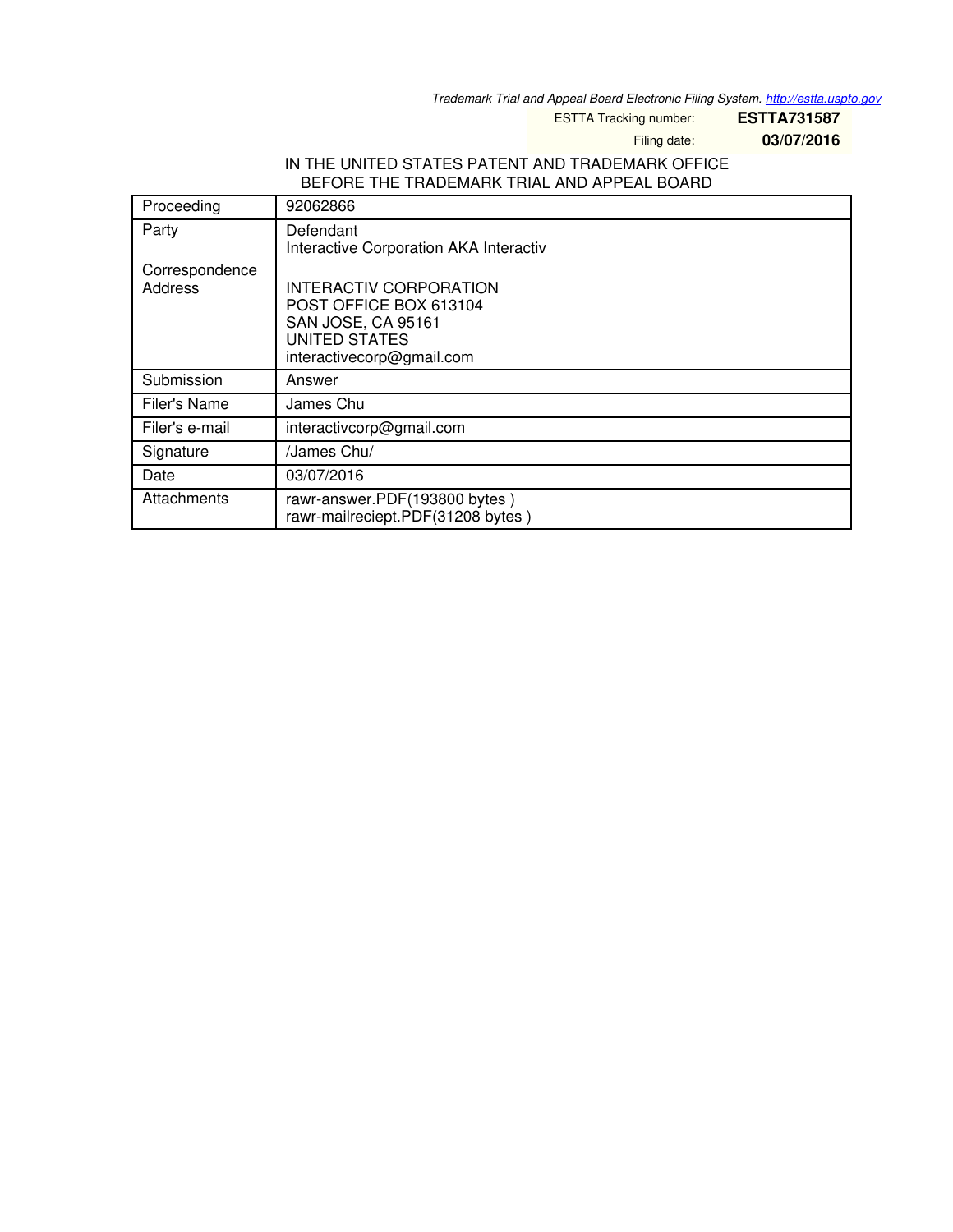# IN THE UNITED STATES PATENT AND TRADEMARK OFFICE BEFORE THE TRADEMARK TRIALAND APPEAL BOARD

Cancellation No. 92062866 In the matter of Registration No. 4242066 For the design mark with literal elements RAWR Date Registered 11/13/2012

Futurefly Oy, Petitioner V. Interactiv Corporation, Registrant

# ANSWER TO PETITION FOR CANCELLATION

Interactiv Corporation, herein ("Registrant"), hereby answers and responds to the Petition for Cancellation filed by Futurefly Oy, herein ("Petitioner") as follows:

Registrant denies the allegation in the first statement of the Petition for Cancellation that Petitioner believes that it is damaged by Registration No. 4242066. Registrant denies any alleged damage to Petitioner.

With respect to the grounds alleged for the cancellation, Registrant responds as follows, with the following numbered paragraphs corresponding to the numbers of the paragraphs of the Petition for Cancellation.

1. Registrant is without sufficient knowledge or information to form a belief as to the truth of the allegations set forth in Paragraph 1 and therefore denies them.

2. Registrant admits to the allegations of Paragraph 2.

3. Registrant admits that its corporate name and address are as alleged and denies the remainder of the allegations of Paragraph 3.

4. Registrant admits to the allegations of Paragraph 4.

5. Registrant admits to the allegations of Paragraph 5.

6. Registrant admits to the allegations of Paragraph 6.

7. Registrant admits to the allegations of Paragraph 7.

8. Registrant denies to the allegations of Paragraph 8.

9. Registrant denies to the allegations of Paragraph 9.

10. Registrant admits to the specimen of use with its Application and denies the remainder of the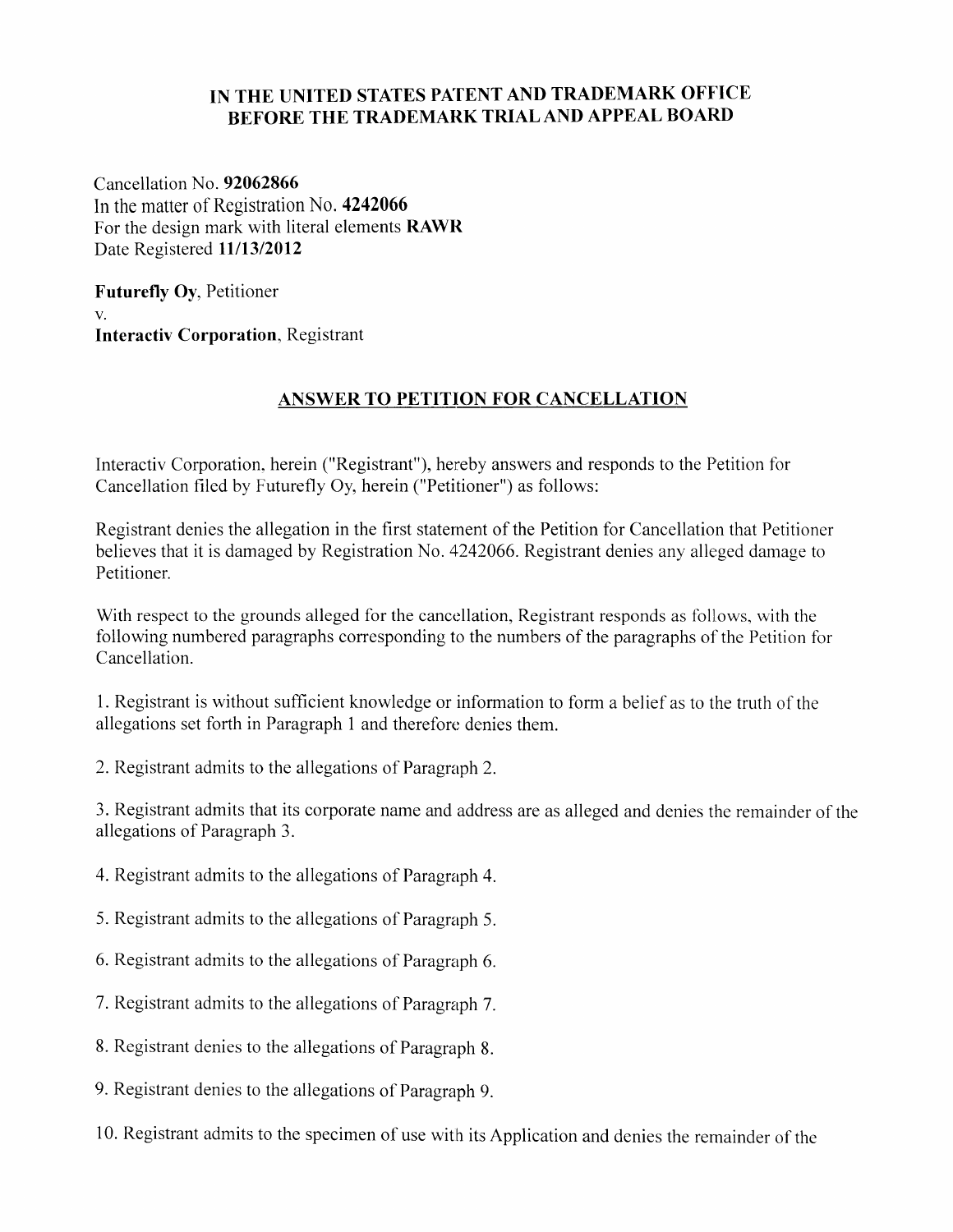allegations of Paragraph 10.

11. Registrant denies to the allegations of Paragraph 11.

12. Registrant denies to the allegations of Paragraph 12.

13. Registrant admits to the allegations of Paragraph 13.

14. Registrant denies to the allegations of Paragraph 14.

15. Registrant denies to the allegations of Paragraph 15.

16. Registrant denies to the allegations of Paragraph 16.

17. Registrant admits ownership of the Registrarrt's Mark, and of the Registrant's exclusive right to use the mark in commerce and denies the remainder of the allegations of Paragraph 17.

Resistrant further denies that Petitioner is entitled to the relief which it seeks.

### AFFIRMATIVE DEFENSES

As the First Affirmative Defense to the Petition for Cancellation, Registrant alleges that Petitioner does not have sufficient knowledge or information to constitute grounds for cancellation against Registration No.4242066.

As the Second Affirmative Defense to the Petition for Cancellation, on information and evidences, Registrant obtained Registration No. 4242066 truthfully.

As the Third Affirmative Defense to the Petition for Cancellation, on information and evidences. Registrant has continuously used the Registration No. 4242066 in commerce.

Registrant hereby reserves the right to assert additional defenses that may become available or appear during discovery.

WHEREFORE, Registrant prays that this Petition for Cancellation be dismissed with prejudice and that judgment be entered in favor of Registrant.

Respectfully,

 $\operatorname{By:}$  True day

James Chu, CEO Interactiv Corporation PO Box 613104 San Jose, CA 95161 Tel: 408-676-9527 interactivcorp@gmail.com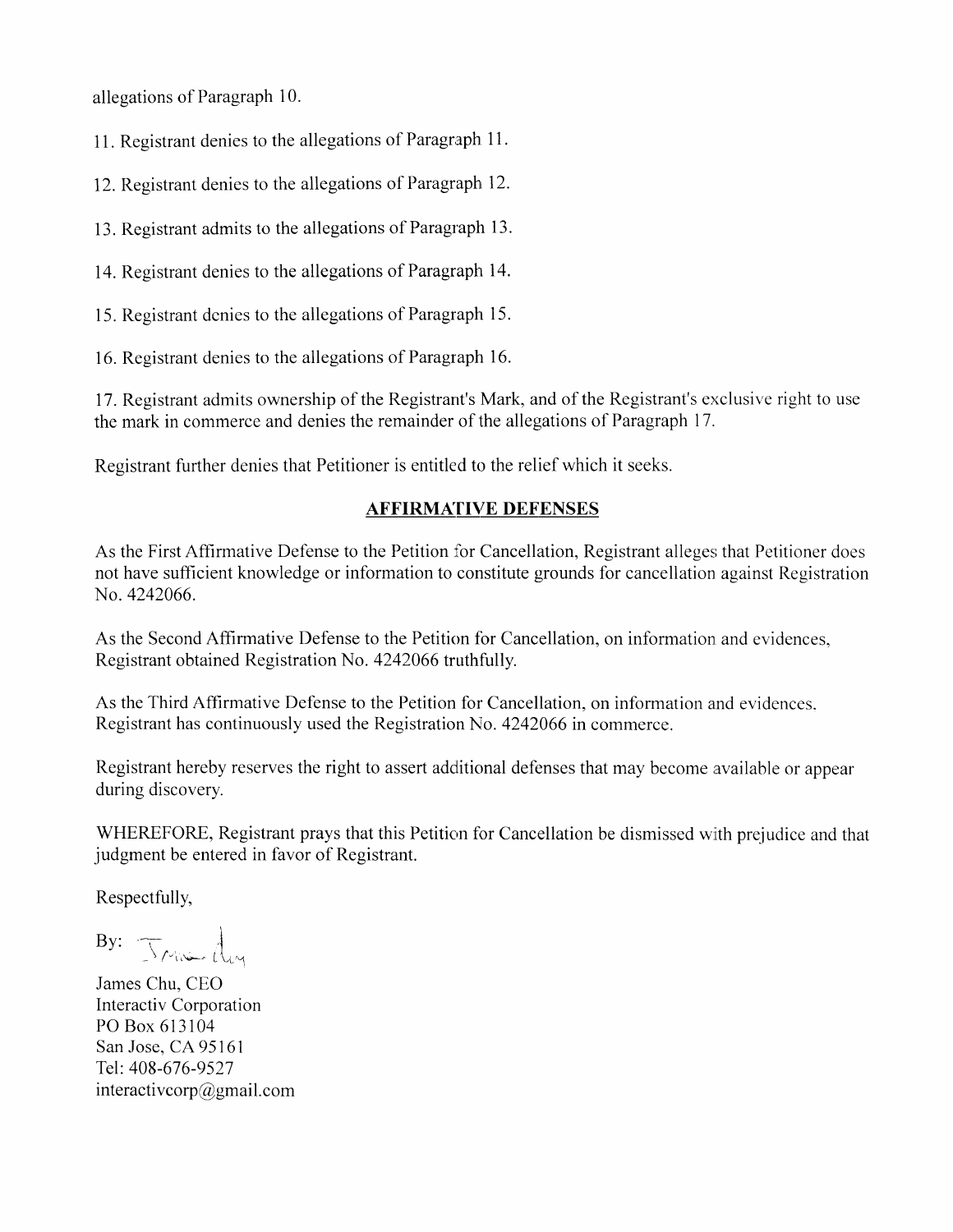# IN THE UNITED STATES PATENT AND TRADEMARK OFFICE BEFORE THE TRADEMARK TRIAL AND APPEAL BOARD

Cancellation No. 92062866 In the matter of Registration No. 4242066 For the design mark with literal elements RAWR Date Registered 11/13/2012

Futurefly Oy, Petitioner V. Interactiv Corporation, Registrant

#### ANSWER TO PETITION FOR CANCELLATION

### CERTIFICATE OF SERVICE

I hereby certify that the foregoing Answer to Petition for Cancellation was served upon Petitioner this 7th day of March 2016 by mailing a copy thereof via first-class mail to:

Geza Ziegler Ziegler IP Law Group LLC 55 Greens Farms Road Westport, CT 06880

By: Jans der

James Chu, CEO Interactiv Corporation PO Box 613104 San Jose CA 95161 408-676-9527 interactivcorp@gmail.com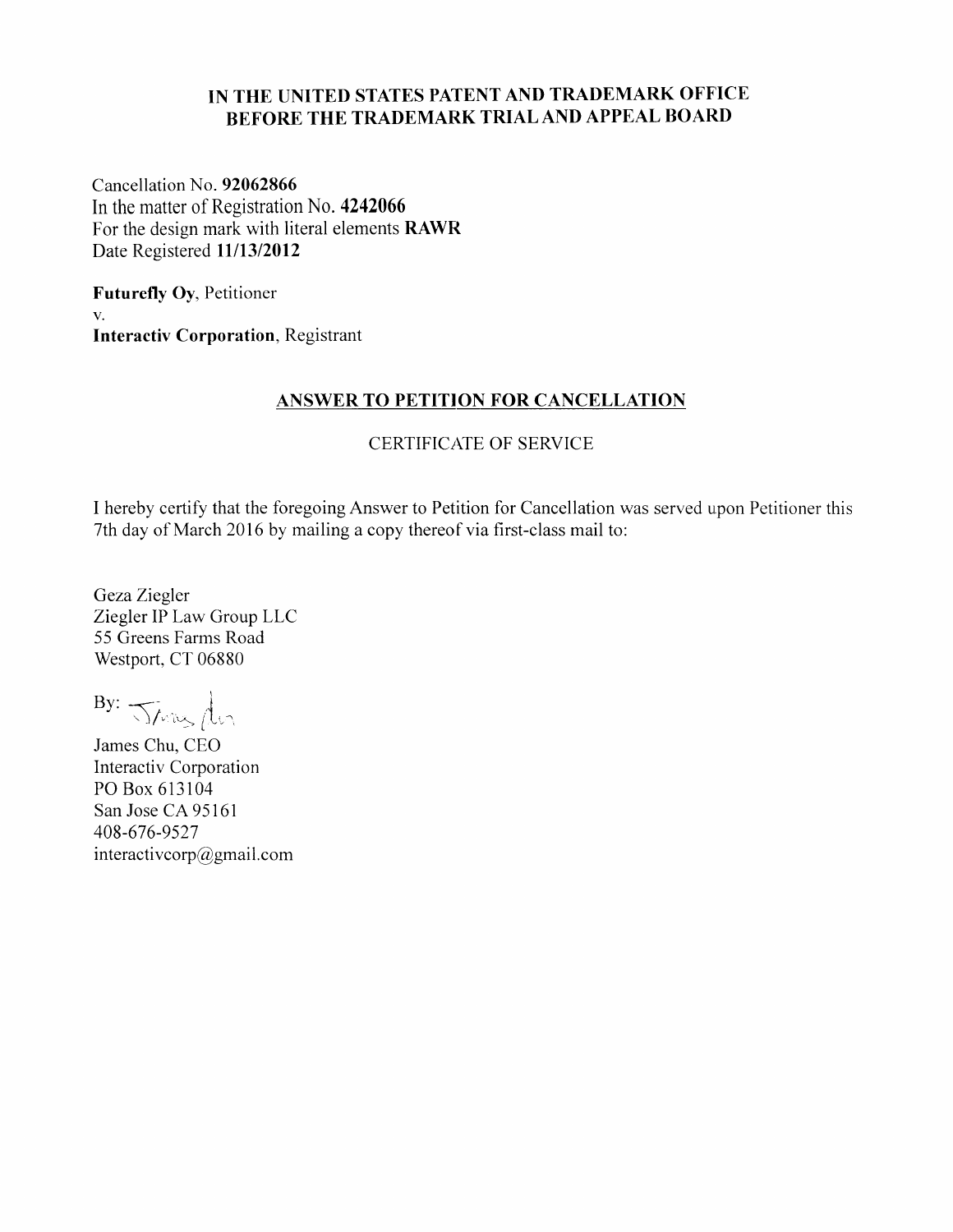## IN THE UNITED STATES PATENT AND TRADEMARK OFFICE BEFORE THE TRADEMARK TRIALAND APPEAL BOARI)

Cancellation No. 92062866 In the matter of Registration No. 4242066 For the design mark with literal elements RAWR Date Registered 11/13/2012

Futurefly Oy, Petitioner V. Interactiv Corporation, Registrant

#### ANSWER TO PETITION FOR CANCELLATION

## CERTIFICATE Of ELECTRONIC FILING

I hereby certify that the foregoing Answer to Petition for Cancellation is being filed with the U.S. Patent and Trademark Office via the Electronic System for Trademark Trials and Appeals (ESTTA) this 7th day of March 2016.

 $\cdot$ 

 $\mathsf{By:} \quad \fbox{Thus} \quad \mathbb{Q}_\mathsf{t}$ 

James Chu, CEO Interactiv Corporation PO Box 613104 San Jose CA 95161 408-676-9527 interactivcorp@gmail.com